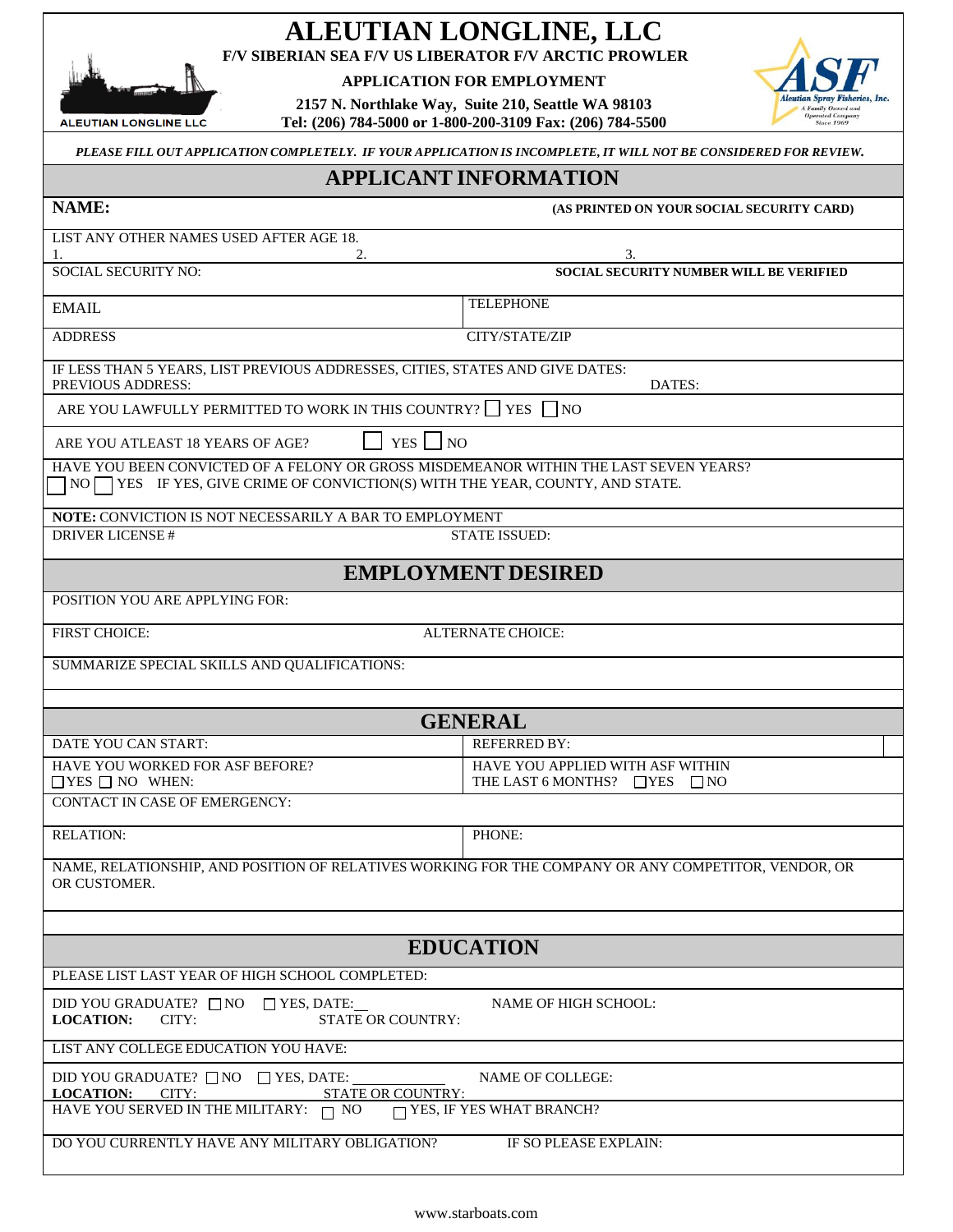| <b>REFERENCE AND JOB HISTORY INFORMATION</b><br>PLEASE LIST ANY CATCHER PROCESSOR OR LONGLINER THAT YOU HAVE WORKED ON FIRST.                                                                                                                                                                                                                                                                                                                                                                                                                                                                                                                                                                                                                                                                                                                                                                                                                                                                                                                                                                           |                        |  |
|---------------------------------------------------------------------------------------------------------------------------------------------------------------------------------------------------------------------------------------------------------------------------------------------------------------------------------------------------------------------------------------------------------------------------------------------------------------------------------------------------------------------------------------------------------------------------------------------------------------------------------------------------------------------------------------------------------------------------------------------------------------------------------------------------------------------------------------------------------------------------------------------------------------------------------------------------------------------------------------------------------------------------------------------------------------------------------------------------------|------------------------|--|
| <b>EMPLOYER:</b>                                                                                                                                                                                                                                                                                                                                                                                                                                                                                                                                                                                                                                                                                                                                                                                                                                                                                                                                                                                                                                                                                        | <b>SUPERVISOR:</b>     |  |
| <b>ADDRESS:</b>                                                                                                                                                                                                                                                                                                                                                                                                                                                                                                                                                                                                                                                                                                                                                                                                                                                                                                                                                                                                                                                                                         | PHONE:                 |  |
| DATES OF EMPLOYMENT: From:<br>To:                                                                                                                                                                                                                                                                                                                                                                                                                                                                                                                                                                                                                                                                                                                                                                                                                                                                                                                                                                                                                                                                       | POSITION/TITLE:        |  |
| <b>REASON FOR LEAVING:</b>                                                                                                                                                                                                                                                                                                                                                                                                                                                                                                                                                                                                                                                                                                                                                                                                                                                                                                                                                                                                                                                                              |                        |  |
| ARE YOU REHIREABLE? □ YES□ NO, IF NO PLEASE EXPLAIN WHY:                                                                                                                                                                                                                                                                                                                                                                                                                                                                                                                                                                                                                                                                                                                                                                                                                                                                                                                                                                                                                                                |                        |  |
| <b>EMPLOYER:</b>                                                                                                                                                                                                                                                                                                                                                                                                                                                                                                                                                                                                                                                                                                                                                                                                                                                                                                                                                                                                                                                                                        | <b>SUPERVISOR:</b>     |  |
| <b>ADDRESS:</b>                                                                                                                                                                                                                                                                                                                                                                                                                                                                                                                                                                                                                                                                                                                                                                                                                                                                                                                                                                                                                                                                                         | PHONE:                 |  |
| DATES OF EMPLOYMENT: From:<br>To:                                                                                                                                                                                                                                                                                                                                                                                                                                                                                                                                                                                                                                                                                                                                                                                                                                                                                                                                                                                                                                                                       | <b>POSITION/TITLE:</b> |  |
| <b>REASON FOR LEAVING:</b>                                                                                                                                                                                                                                                                                                                                                                                                                                                                                                                                                                                                                                                                                                                                                                                                                                                                                                                                                                                                                                                                              |                        |  |
| ARE YOU REHIREABLE? $\Box$ YES $\Box$ NO, IF NO PLEASE EXPLAIN WHY:                                                                                                                                                                                                                                                                                                                                                                                                                                                                                                                                                                                                                                                                                                                                                                                                                                                                                                                                                                                                                                     |                        |  |
| <b>EMPLOYER:</b>                                                                                                                                                                                                                                                                                                                                                                                                                                                                                                                                                                                                                                                                                                                                                                                                                                                                                                                                                                                                                                                                                        | <b>SUPERVISOR:</b>     |  |
| <b>ADDRESS:</b>                                                                                                                                                                                                                                                                                                                                                                                                                                                                                                                                                                                                                                                                                                                                                                                                                                                                                                                                                                                                                                                                                         | PHONE:                 |  |
| DATES OF EMPLOYMENT: From:<br>To:                                                                                                                                                                                                                                                                                                                                                                                                                                                                                                                                                                                                                                                                                                                                                                                                                                                                                                                                                                                                                                                                       | POSITION/TITLE:        |  |
| <b>REASON FOR LEAVING:</b>                                                                                                                                                                                                                                                                                                                                                                                                                                                                                                                                                                                                                                                                                                                                                                                                                                                                                                                                                                                                                                                                              |                        |  |
| ARE YOU REHIREABLE? ∐YES □- NO, IF NO PLEASE EXPLAIN WHY:                                                                                                                                                                                                                                                                                                                                                                                                                                                                                                                                                                                                                                                                                                                                                                                                                                                                                                                                                                                                                                               |                        |  |
| I swear that the statements contained in this application for employment (whether in my own handwriting or other writing at my direction) are true<br>and correct. I understand that any false or misleading statement or omission of material fact may result in dismissal. I authorize the company to<br>investigate and verify any of the information I have submitted in applying for employment and understand that the company may do background<br>checks and release in full any and all liability in connection with securing or furnishing information pertaining to employment. I understand that I<br>will submit to a medical examination if requested, and my continued employment is contingent upon passing required physical examinations. I<br>understand that employment, if offered, will be at the will of the employer and myself, and may be terminated at any time for any reason by either<br>party. I understand that any oral or written statements to the contrary are hereby expressly disavowed and should not be relied upon by any<br>prospective or existing employee. |                        |  |
| SIGNATURE OF APPLICANT:                                                                                                                                                                                                                                                                                                                                                                                                                                                                                                                                                                                                                                                                                                                                                                                                                                                                                                                                                                                                                                                                                 | DATE:                  |  |
| PLEASE PRINT NAME:                                                                                                                                                                                                                                                                                                                                                                                                                                                                                                                                                                                                                                                                                                                                                                                                                                                                                                                                                                                                                                                                                      |                        |  |
| ***WE ARE AN EQUAL OPPORTUNITY EMPLOYER***                                                                                                                                                                                                                                                                                                                                                                                                                                                                                                                                                                                                                                                                                                                                                                                                                                                                                                                                                                                                                                                              |                        |  |
| <b>FOR OFFICE USE ONLY</b>                                                                                                                                                                                                                                                                                                                                                                                                                                                                                                                                                                                                                                                                                                                                                                                                                                                                                                                                                                                                                                                                              |                        |  |
| <b>INTERVIEWED BY:</b>                                                                                                                                                                                                                                                                                                                                                                                                                                                                                                                                                                                                                                                                                                                                                                                                                                                                                                                                                                                                                                                                                  | DATE:                  |  |
|                                                                                                                                                                                                                                                                                                                                                                                                                                                                                                                                                                                                                                                                                                                                                                                                                                                                                                                                                                                                                                                                                                         |                        |  |
| NOTES:                                                                                                                                                                                                                                                                                                                                                                                                                                                                                                                                                                                                                                                                                                                                                                                                                                                                                                                                                                                                                                                                                                  |                        |  |
|                                                                                                                                                                                                                                                                                                                                                                                                                                                                                                                                                                                                                                                                                                                                                                                                                                                                                                                                                                                                                                                                                                         |                        |  |
|                                                                                                                                                                                                                                                                                                                                                                                                                                                                                                                                                                                                                                                                                                                                                                                                                                                                                                                                                                                                                                                                                                         |                        |  |
|                                                                                                                                                                                                                                                                                                                                                                                                                                                                                                                                                                                                                                                                                                                                                                                                                                                                                                                                                                                                                                                                                                         |                        |  |
|                                                                                                                                                                                                                                                                                                                                                                                                                                                                                                                                                                                                                                                                                                                                                                                                                                                                                                                                                                                                                                                                                                         |                        |  |
| VERSION 2021                                                                                                                                                                                                                                                                                                                                                                                                                                                                                                                                                                                                                                                                                                                                                                                                                                                                                                                                                                                                                                                                                            |                        |  |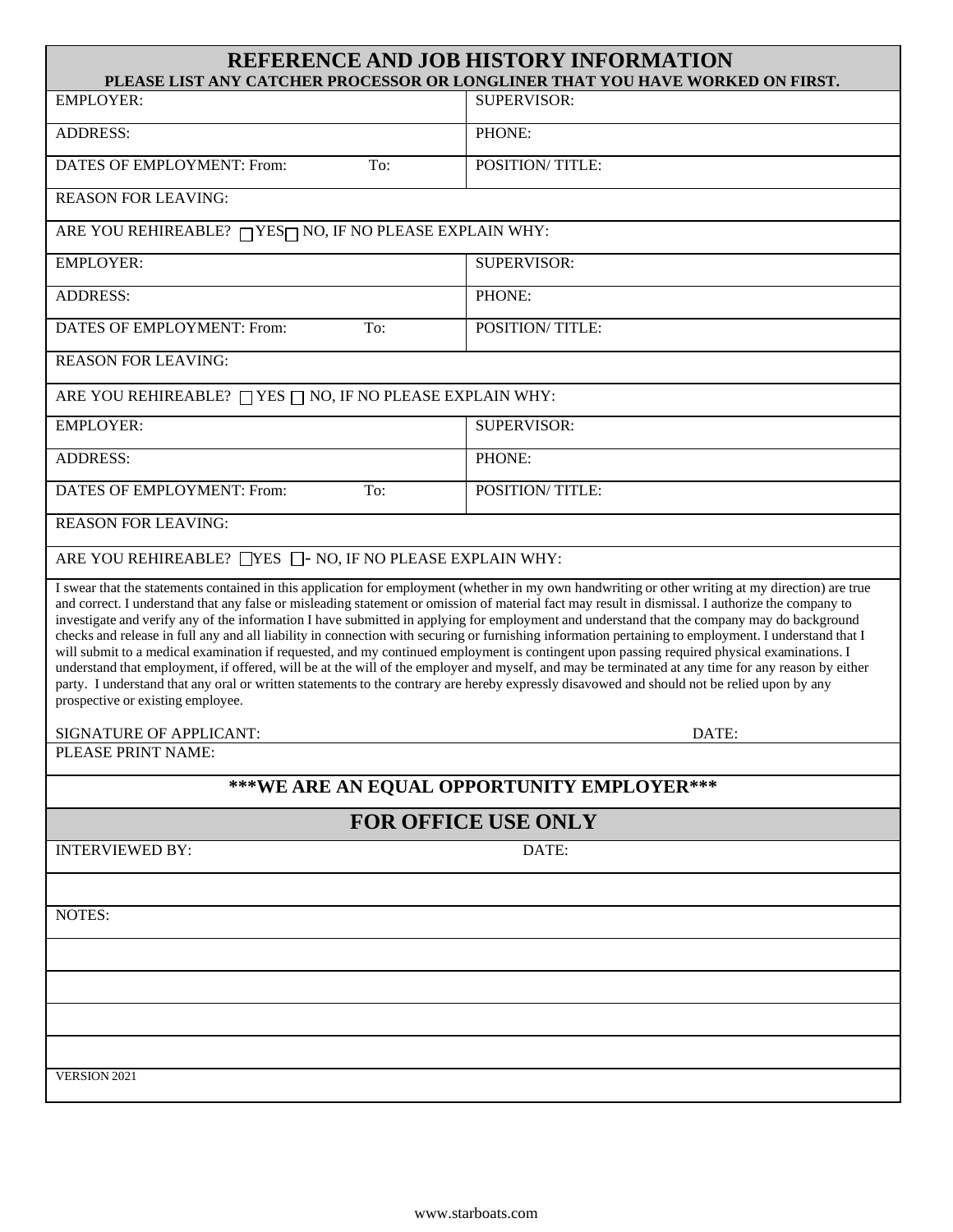## **DISCLOSURE AND AUTHORIZATION FORM**

Aleutian Spray Fisheries Inc will procure a consumer report and/or investigative consumer report on you in connection with your employment application. Intelius, a consumer reporting agency, will obtain the report for the Company. Intelius is located at 500 108<sup>th</sup> Avenue NE, Suite 1660, Bellevue, WA 98004, and can be reached at (425) 974-6100.

The report may contain information bearing on your character, general reputation, personal characteristics, mode of living and credit standing. The types of information that may be obtained include, but are not limited to: credit reports, social security number verification, criminal records checks, public court records checks, driving records checks, educational records checks, verification of employment positions held, personal and professional references checks, licensing and certification checks, etc. The information contained in the report will be obtained from private and/or public record sources, including sources identified by you in your job application or through interviews or correspondence with your past or present coworkers, neighbors, friends, associates, current or former employers, educational institutions or other acquaintances.

The nature and scope of any investigative consumer reports that may be requested is explained above. You are nonetheless entitled to request more information about the nature and scope of such reports by submitting a written request to Intelius at the above address.

The Company is furnishing you with a summary of your rights under the Fair Credit Reporting Act in a form prescribed by the Federal Trade Commission.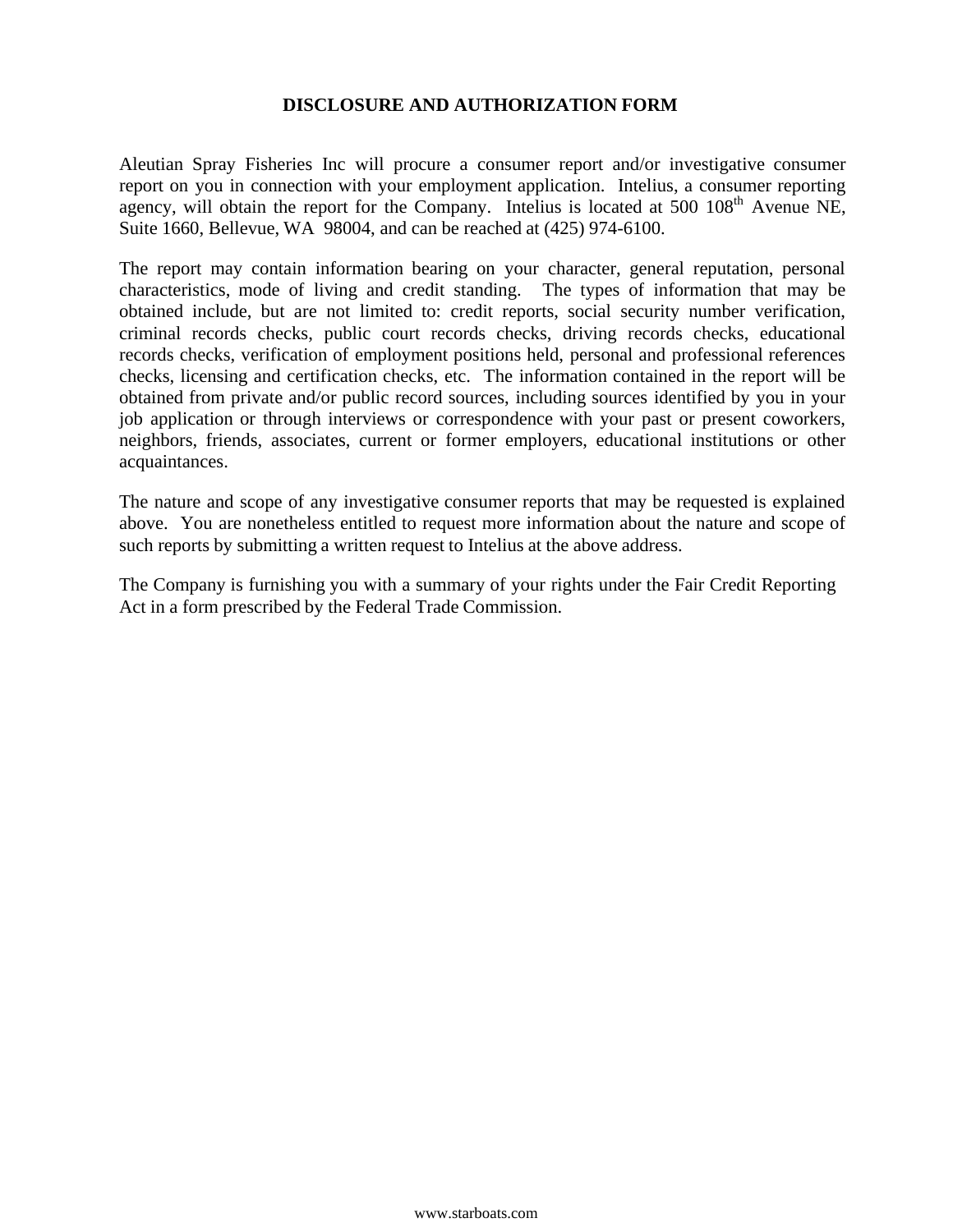## **AUTHORIZATION**

I have carefully read and understand this notice and authorization form. By my signature below, I consent to the release of consumer and/or investigative consumer reports to the Company.

I understand that, to the extent allowed by law, information contained in my job application or otherwise disclosed to the Company by me before, during or after my employment, if any, may be utilized for the purpose of obtaining consumer reports and/or investigative consumer reports.

I understand that if the Company hires me, it may request a consumer report and/or an investigative consumer report about me, to the extent allowed by law, for employment-related purposes during and after my employment. I understand that my consent will apply throughout and after my employment unless I revoke or cancel my consent by sending a signed letter to Aleutian Spray Fisheries, 2157 N. Northlake Way, Suite 210, Seattle WA 98103 Attn: Human Resources

| Employee Last Name                      |  |  |
|-----------------------------------------|--|--|
|                                         |  |  |
| City/State/Zip                          |  |  |
|                                         |  |  |
|                                         |  |  |
| <b>FOR IDENTIFICATION PURPOSES ONLY</b> |  |  |

Date of Birth Gender Gender Gender Gender Contains a Gender Containing Section 1.

Signature Date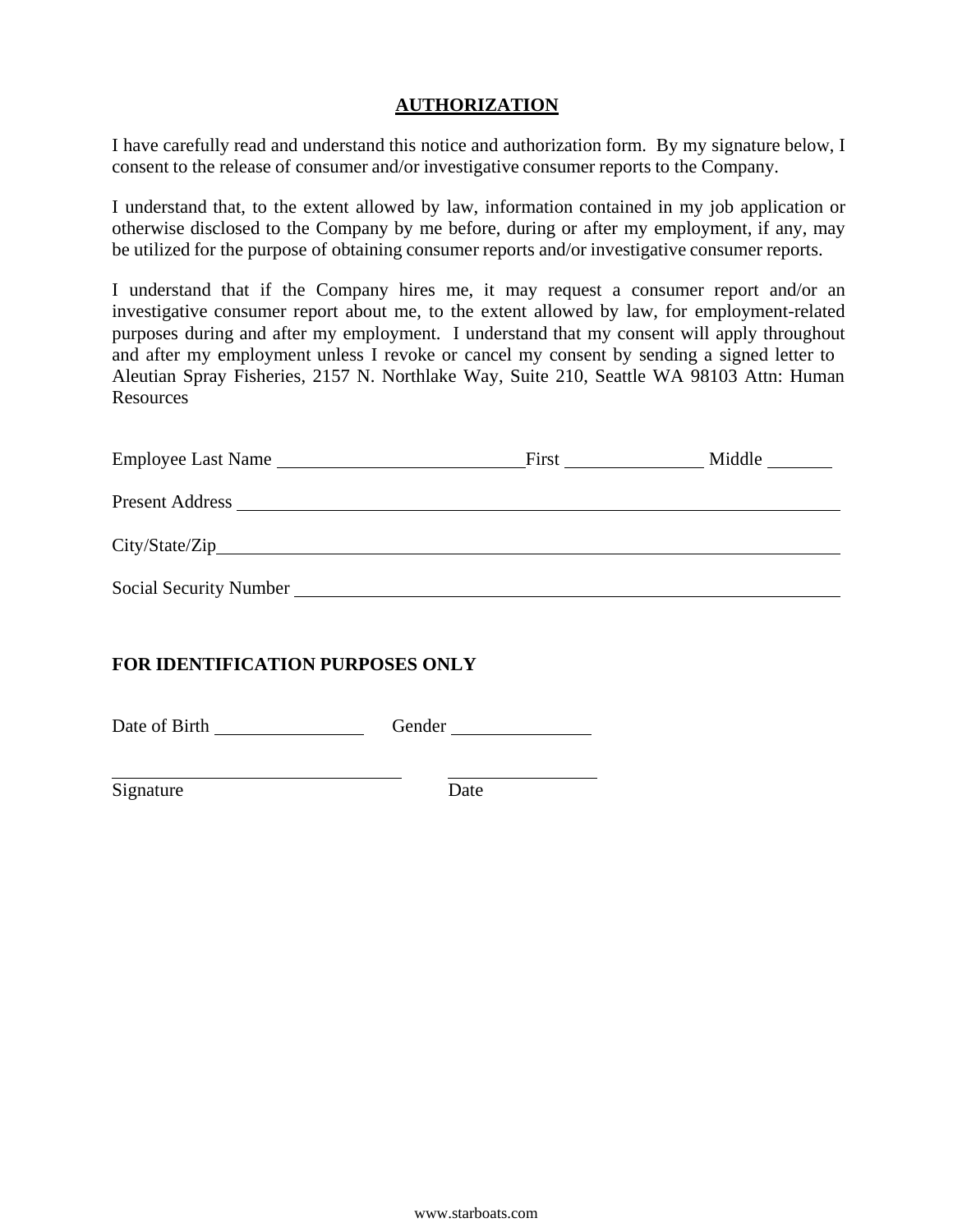## **SUMMARY OF YOUR RIGHTS UNDER THE FAIR CREDIT REPORTING ACT**

The federal Fair Credit Reporting Act (FCRA) is designed to promote accuracy, fairness, and privacy of information in the files of every "consumer reporting agency" (CRA). Most CRAs are credit bureaus that gather and sell information about you — such as if you pay your bills on time or have filed bankruptcy to creditors, employers, landlords, and other businesses. You can find the complete text of the FCRA, 15 U.S.C. §§ 1681-1681u, at the Federal Trade Commission's web site (*http://www.ftc.gov*). The FCRA gives you specific rights, as outlined below. You may have additional rights under state law. You may contact a state or local consumer protection agency or a state attorney general to learn those rights.

- You must be told if information in your file has been used against you. Anyone who uses information from a CRA to take action against you — such as denying an application for credit, insurance, or employment — must tell you, and give you the name, address, and phone number of the CRA that provided the consumer report.
- You can find out what is in your file. At your request, a CRA must give you the information in your file, and a list of everyone who has requested it recently. There is no charge for the report if a person has taken action against you because of information supplied by the CRA, if you request the report within 60 days of receiving notice of the action. You also are entitled to one free report every twelve months upon request if you certify that (1) you are unemployed and plan to seek employment within 60 days, (2) you are on welfare, or (3) your report is inaccurate due to fraud. Otherwise, a CRA may charge you up to eight dollars.
- You can dispute inaccurate information with the CRA. If you tell a CRA that your file contains inaccurate information, the CRA must investigate the items (usually within 30 days) by presenting to its information source all relevant evidence you submit, unless your dispute is frivolous. The source must review your evidence and report its findings to the CRA. (The source also must advise national CRAs — to which it has provided the data — of any error.) The CRA must give you a written report of the investigation and a copy of your report if the investigation results in any change. If the CRA's investigation does not resolve the dispute, you may add a brief statement to your file. The CRA must normally include a summary of your statement in future reports. If an item is deleted or a dispute statement is filed, you may ask that anyone who has recently received your report be notified of the change.
- Inaccurate information must be corrected or deleted. A CRA must remove or correct inaccurate or unverified information from its files, usually within 30 days after you dispute it. However, the CRA is not required to remove accurate data from your file unless it is outdated (as described below) or cannot be verified. If your dispute results in any change to your report, the CRA cannot reinsert into your file a disputed item unless the information source verifies its accuracy and completeness. In addition, the CRA must give you a written notice telling you it has reinserted the item. The notice must include the name, address and phone number of the information source.
- You can dispute inaccurate items with the source of the information. If you tell anyone such as a creditor who reports to a CRA — that you dispute an item, they may not then report the information to a CRA without including a notice of your dispute. In addition, once you've notified the source of the error in writing, it may not continue to report the information if it is, in fact, an error.
- Outdated information may not be reported. In most cases, a CRA may not report negative information that is more than seven years old; ten years for bankruptcies.
- Access to your file is limited. A CRA may provide information about you only to people with a need recognized by the FCRA — usually to consider an application with a creditor, insurer, employer, landlord, or other business.